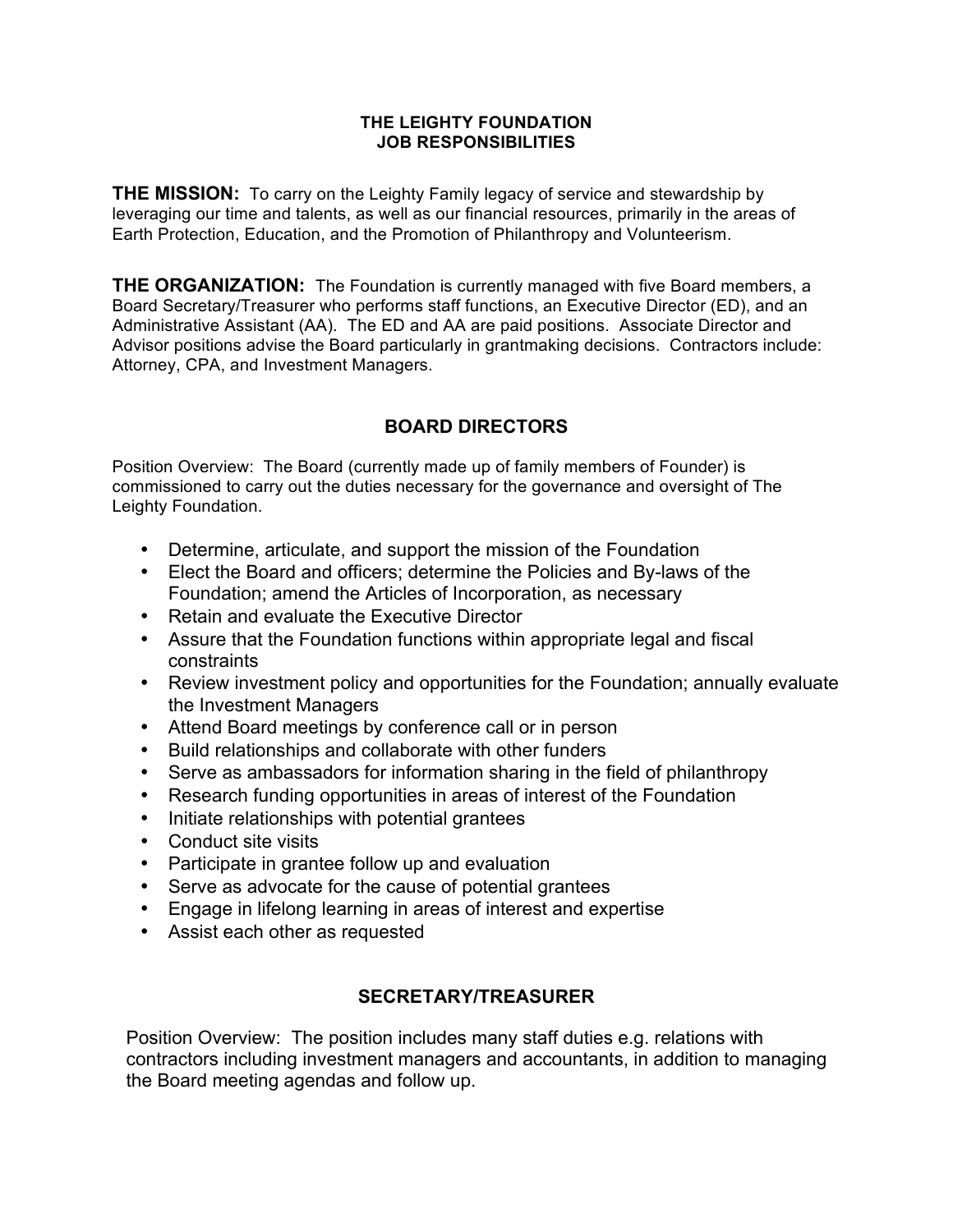- Prepare materials and agenda for Board meetings and record minutes of meetings
- Communicate with ED, Board members, Associate Directors and Advisors by regularly sending these documents to each person by e-mail:
	- $\circ$  Board meeting agendas (qtrly)
	- $\circ$  Approved minutes (qtrly)
	- o US Bank and CNB investment reports and projections (qtrly)
	- o Earth Protection and Philanthropy/Volunteerism reports (qtrly)
	- o Forecast and Actuals (qtrly and / or annual)
	- o Correspondence from individual Board members or the Board as necessary
	- o Year end summary of pay out (grants, contributions, and expenses)
- Develop annual Forecast based on draft from Executive Director: maintain Forecast ACTUALS from Payment Requests and Transaction Requests. Review all financial reports from Community National and US Banks and justify with TLF records
- Send quarterly Forecast report to Board members
- Submit all transaction requests to the bank; ensure check distribution
- Submit Payment Requests to the bank for appropriate Directors
- Oversee preparation of Foundation annual report and tax return
- Create forms; update existing forms
- Correspond with grantees
	- $\circ$  fall distribution of annual report to selected grantees using website reference and/or email, attached file
	- o spring phone call and e-mail message to selected grantees with reminder of evaluation due date and copy of evaluation form by email, attached file
	- o ensure completion of selected evaluations, grant proposals
	- o handle all correspondence with selected recipients of Foundation funds including return of Documentation of Contribution letter/form
	- o handle all Alaska correspondence

# **ASSOCIATE DIRECTOR**

Position Overview: Advise and support one (or more) directors in grantmaking decisions and follow up.

- Advise Directors on funding opportunities
- Assist in the development and review of foundation direction and policies
- Research funding opportunities in areas of interest of the Foundation
- Initiate relationships with potential grantees
- Conduct site visits
- Participate in grantee follow up and evaluation
- Serve as advocate for the cause of potential grantees
- Engage in lifelong learning in areas of interest and expertise
- Attend board meetings as appropriate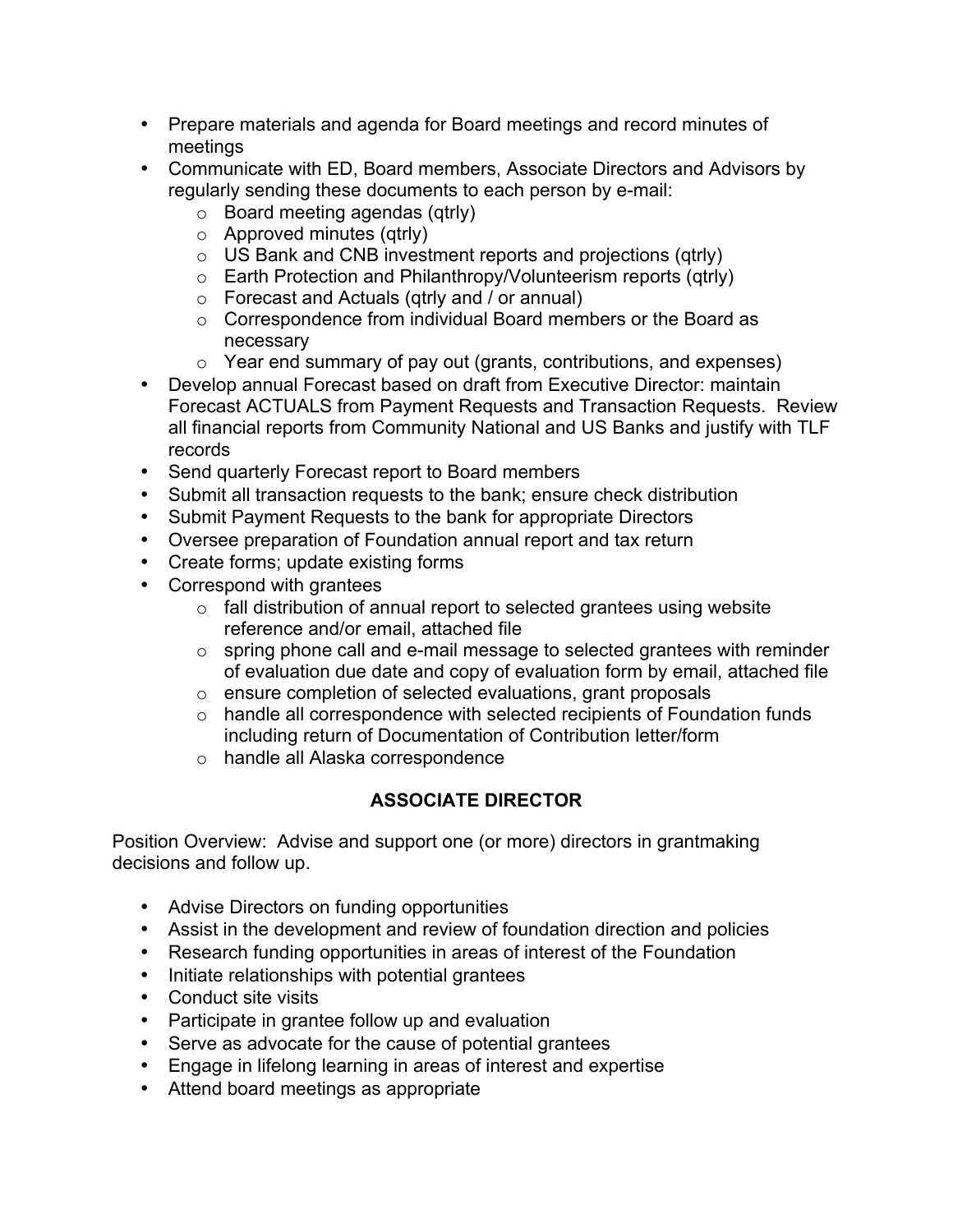## **BOARD ADVISOR**

Position Overview: Position is designed to orient and educate the third generation (3G) for increased Foundation involvement.

- Advise Directors on funding opportunities
- Assist in the development and review of foundation direction and policies
- Oversee the 3G discretionary funds and communicate decisions to Board for approval
- Research funding opportunities in areas of interest of the Foundation
- Initiate relationships with potential grantees
- Conduct site visits
- Participate in grantee follow up and evaluation
- Serve as advocate for the cause of potential grantees
- Engage in lifelong learning in areas of interest and expertise in support of foundation areas of emphasis
- Attend board meetings as appropriate

### **EXECUTIVE DIRECTOR**

Position overview: The ED functions in the overlapping roles of Trustee, Executive Director, and Program Officer in the field of philanthropy. In addition to overseeing the foundation management and grant making, the ED also provides leadership and education locally, regionally, and nationally to enhance the Foundation's position as a national leader in the promotion of philanthropy and volunteerism.

- Host the Foundation office and oversee its management
- Serve in leadership roles on a local, regional and national basis in the focus area of promotion of philanthropy and volunteerism
- Represent the Foundation in matters of public policy, with advice from the Board.
- Oversee the Foundation's functioning within appropriate legal and fiscal constraints
- Serve as resource to the Board and Advisors regarding the field of philanthropy and foundation oversight.
- Serve as a catalyst for information sharing among Board members
- Assist Board members as requested
- Oversee the administration of all grants
- Insure the accurate keeping of all necessary records, files, and forms
- Insure that all correspondence and communication is handled in a timely manner
- Serve as liason with the Community Foundation of Waterloo and NE Iowa, local funders, and non profit organizations as needed
- Manage the lease relationship with the Western Illinois Regional Council for the Leighty Home in Macomb, IL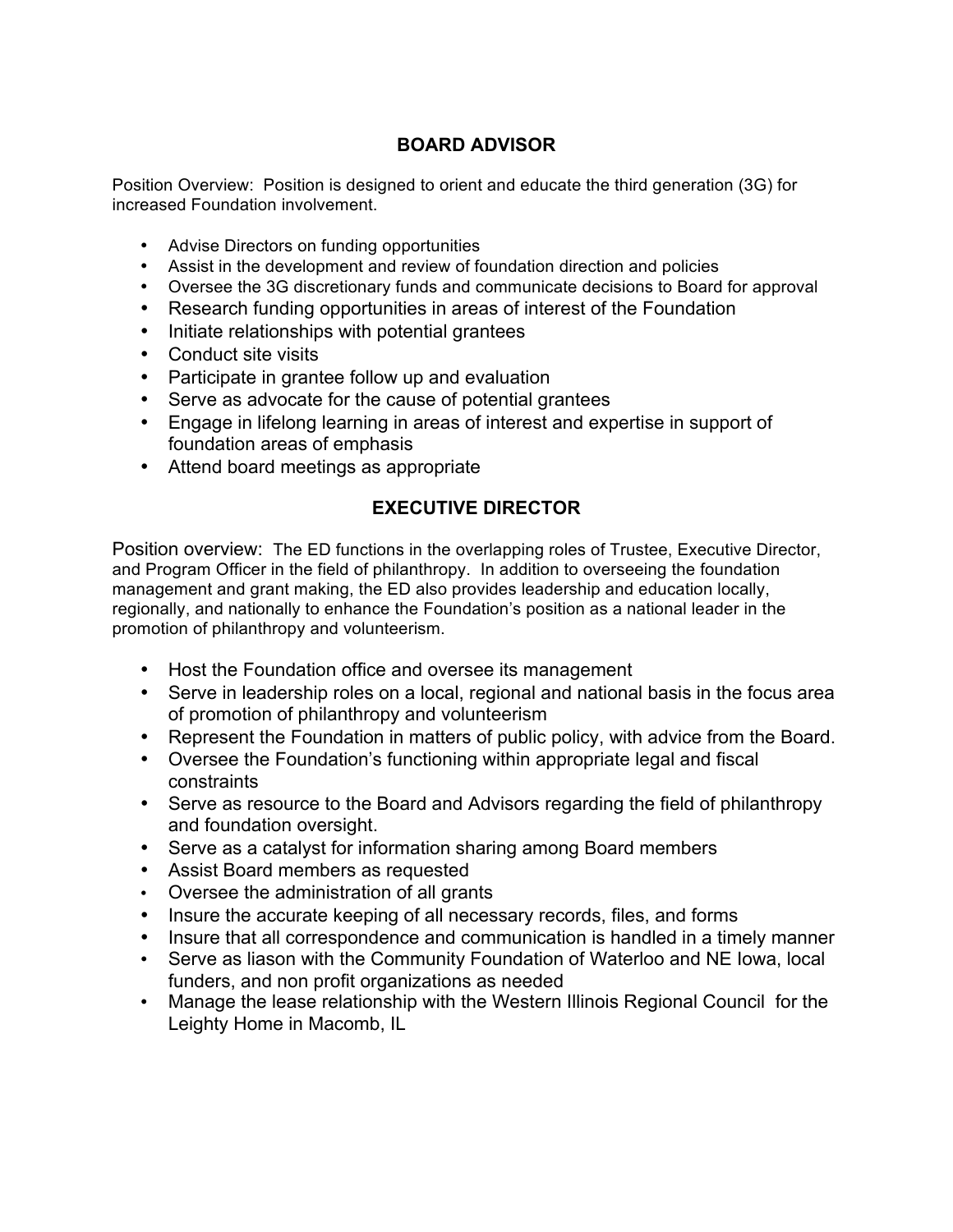# **EXECUTIVE ASSOCIATE**

**POSITION OVERVIEW:** The purpose of the position of Executive Assistant is to oversee the Foundation office and business activities in support of the Executive Director. This individual represents the Foundation in person, and through written and verbal communication.

We are a private family foundation that provides grants to a variety of local and national nonprofit organizations. In addition to managing our foundation business office, our ideal candidate will have experience working with the nonprofit sector. He or she will also have a sincere interest in serving our grantees, learning about family philanthropy, and supporting our Executive Director in her role as a national leader in the promotion of philanthropy and volunteerism.

This is a newly designed position. This person will play a role in the adaptation of the position to her/his skills and experience as well as to the evolving needs of the Foundation.

### **KEY TASKS AND RESPONSIBILITIES:**

### **Office oversight:**

- Develop, maintain, and support appropriate administrative processes and systems to insure efficient information retrieval, follow up, and general functioning of the Foundation office (in conjunction with Board Secretary/Treasurer)
- Provide leadership in maintaining the efficient operation of office computers and PDA with support from the computer consultant as needed
- Maintain and trouble shoot problems with all office equipment in a timely manner
- Respond to and follow up on phone and email communications
- Manage inventory and purchase office supplies

### **Grant/Contribution Management:**

- Maintain Cumulative History Report
- Work with Secretary/Treasurer to maintain current YE Cumulative Grant/ Contribution Report
- Submit family unit transaction requests to Secretary/Treasurer.
- Mail checks to recipients with Contribution letter/form; ensure return of the form
- Maintain grantee contact information

### **Financial:**

- Maintain business account (Quicken), pay bills and process payment reimbursement requests
- Verify credit card summary and submit summary to Secretary/Treasurer and Community National Bank

### **Communications:**

• Create and coordinate communication with grantees/grant seekers including: